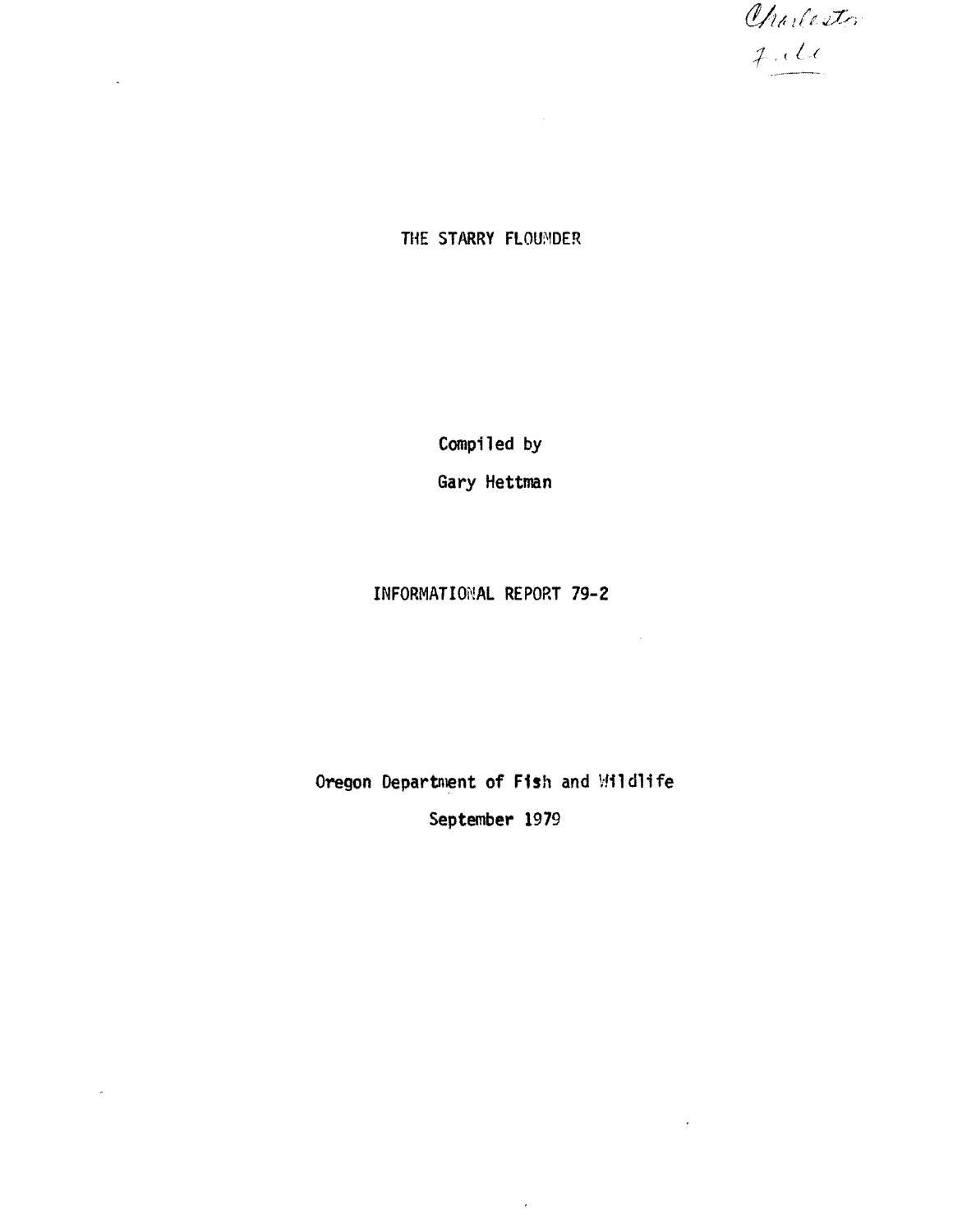# INFORf4ATIONAL REPORT - STARRY FLOUNDER

#### INTRODUCTION

Starry flounder are one of the most widely distributed flounders, occurring from southern California northward along the North American coast to the Aleutian Islands and southward to Korea and Japan.

The starry flounder has made a consistent contribution to the Oregon trawl fishery since its inception with a peak of 1.7 million pounds (771 metric tons) landed in 1976. They are also taken as an incidental fish in the Columbia River salmon gillnet fishery (525,000 lbs [238 m.t.] in 1973) and are a very important recreational species in the estuaries and off ocean bay jetties.

#### DESCRIPTION

The starry flounder is easily recognized by the alternating pattern of orange-yellow and dark bars on the fins and rough, stellate (starry) plates on the body. Body color ranges from dark brown to nearly black on the eyed side and creamy white on the blind side.

Starry flounder is one of the few flatfish species which may ordinarily have the eyes and coloration on either side. There is a regional trend in the degree of left-handedness (sinistrali~). From california to Southeast Alaska, 50-60 percent of the flounder are left-handed. Around Kodiak Island and the Alaska Peninusla 68 percent are left-handed and in Japan all are left-handed.

-2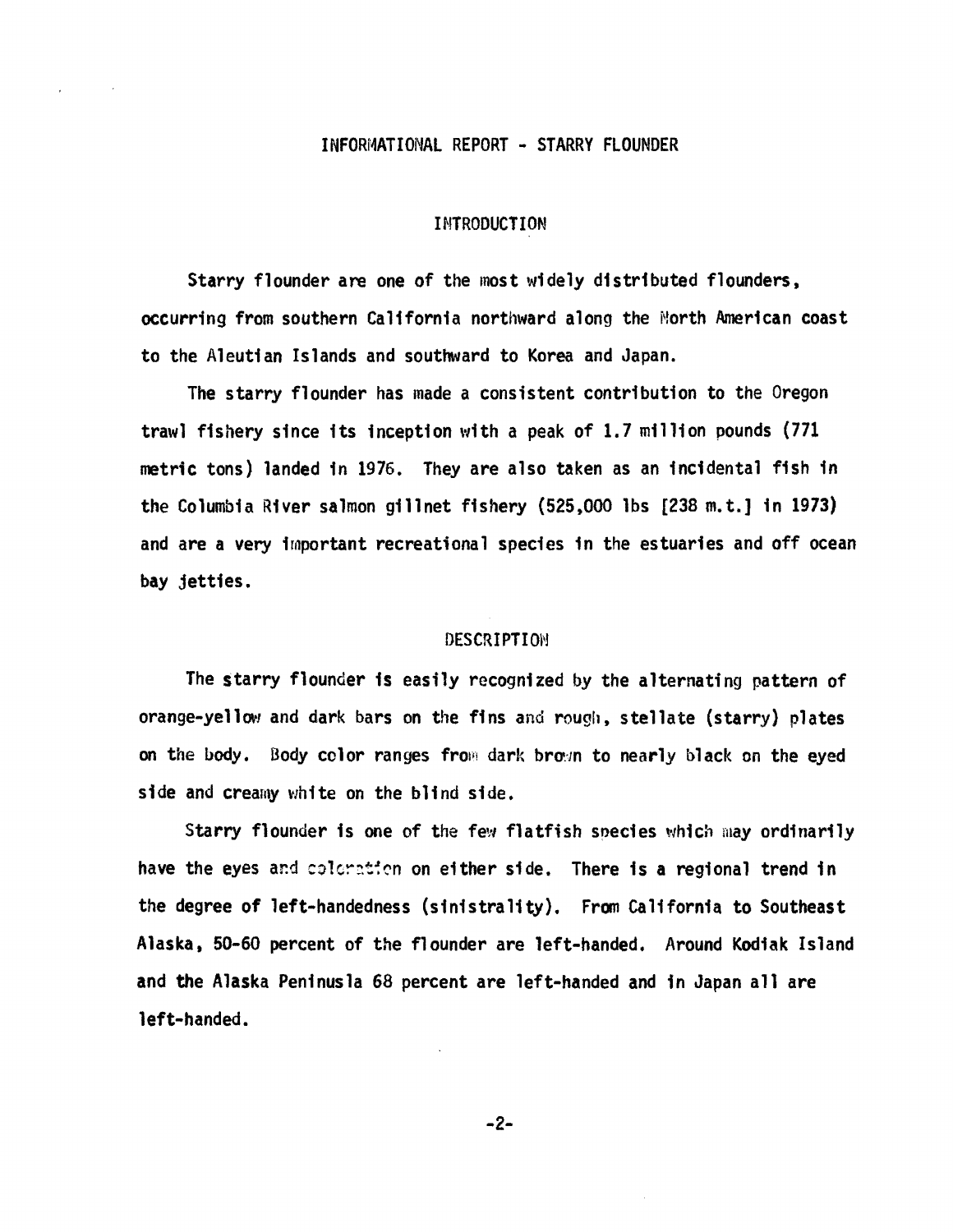# REPRODUCTION

The male starry flounder first attain sexual maturity at the end of their second year when they are about  $14\frac{1}{2}$  inches (37 cm) long. Females are three years of age and nearly 17 inches (43 cm) in length when they first reach maturity.

Spawning occurs from November through April. They tend to spawn earlier in California and somewhat later to the north. Spawning fish seek shallow water near river mouths and sloughs. A 22-inch ( 56 cm) fish has approximately 11 million eggs.

# EARLY LIFE HISTORY

The eggs are spherical, measuring about *1/30* inch (.89 to .94 mm) in diameter and pale orange-yellow in color. Their specific gravity is slightly less than that of sea water so that they slowly rise and float at or near the surface. Larvae hatch about 68 hours after fertilization and are about one-sixteenth inch (2 mm) long. They are slender, delicate, transparent, and pelagic. The smallest starry flounder fOund in adult form (metamorphosed) was slightly less than I/2-inch (10.5 mm) long.

# ADULT LIFE HISTORY

# **Habitat**

Starry flounder frequent various types of bottom, appearing to avoid only rock. The largest catches occur over soft sand and they are caught from shallow brackish bay flats only a few inches deep to about 150 fathoms in the open ocean. They are noteworthy among flounders for their tolerance of low salinities and can be found in totally fresh water. In the C01umbia River they have been found as far as 100 miles (161 kilometers) upstream.

 $-3-$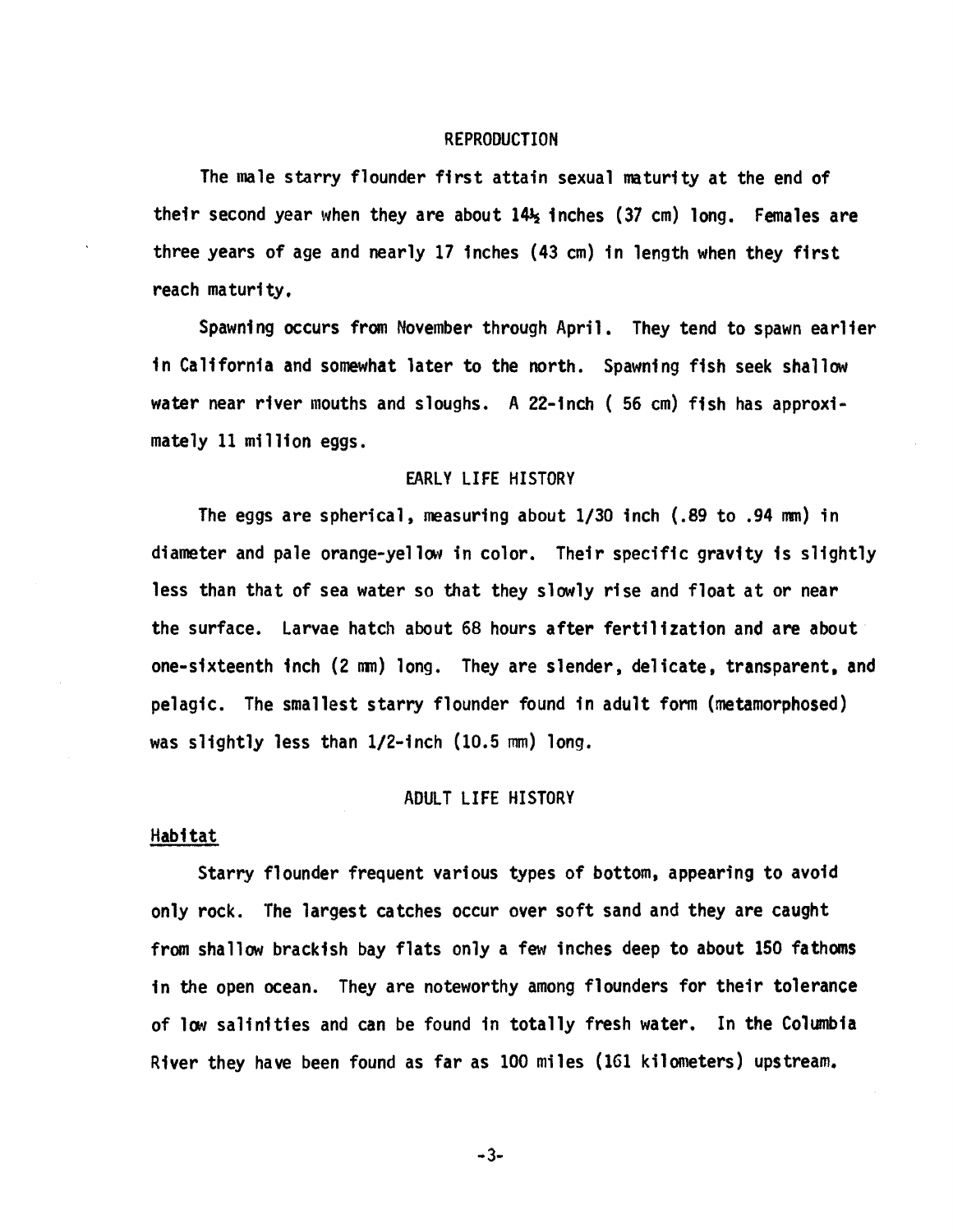# Age and Growth

Age of starry flounder is determined by counting annual growth rings (annuli) on scales. Otoliths or ear bones may also be used until the fifth year after which they become too thick and opaque to distinguish annuli.

Growth is rapid for the first year, but by the third year it has slowed substantially. After ,the second year females are larger than males for a given age. The females have been reported to reach 36 inches (91 cm) in length and a weight of 20 pounds (9.1 kilograms).

# Feeding Habits

Starry flounder are carniverous; their diet varies with increasing size. Princiapl food items change progressively from small copepods to amphipods and annelid worms, and then to crabs, clams, and echinoderms. Adult fish have very coarse crushing teeth for breaking up shellfish and other hard-shelled invertebrates. The larger fish also eat other fish.

# Migrations and Tagginq

Studies have shown an annual inshore movement during the spawning season but no significant coastwide migration. A study done in the Columbia River revealed that only 23 percent of the flounder tagged in the river moved to the open ocean. The maximum movement for an individual was 130 miles (209 km) north. The rate of migration ranged from 0.1 to 5.6 miles per day for the recaptures taken in areas other than the local trawl grounds off the Columbia River. A Yaquina Bay study revealed that about 75 percent of the tagged flounder caught by the recreational fishery had moved less than 200 yards (183 m) from the tagging site.

 $-4-$